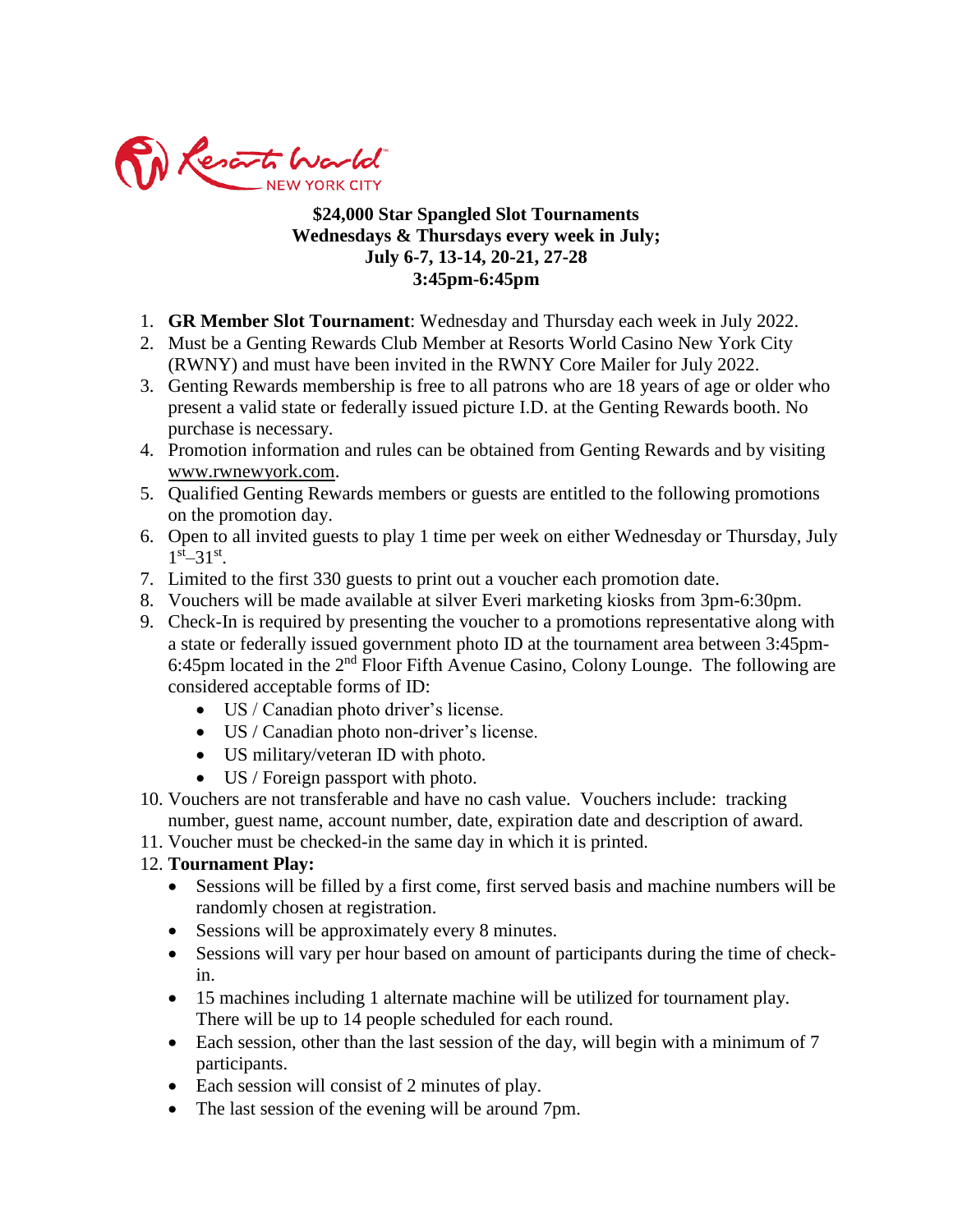- After each round is completed, the score of each player will be recorded in the tournament system and will be posted on the screen.
- Each session round winner will receive a \$50 Gift Card awarded at the end of the round
- Only sessions with a minimum of 7 players will have a \$50 gift card distributed to the session winner. If a session begins with less than 7 players, there will be no gift card prize awarded for that session.
- Final prizes will be awarded at approximately 7:30pm.
- Prize awards will be based on the score of each player. Places will be from the highest to the lowest score. Any ties which result from session lay will result in each participant receiving the prize allocated for that place.
- Prize structure:

| 1st Place | \$1,000 Cash      |
|-----------|-------------------|
| 2nd Place | \$1,000 Free Play |
| 3rd Place | \$500 Free Play   |
| 4th       | \$250 Free Play   |
| 5th       | \$100 Free Play   |
| 6th       | \$100 Free Play   |
| 7th       | \$50 Free Play    |
| 8th       | \$50 Free Play    |
| Daily     |                   |
| Total:    | \$3,050           |

\*Each Session winner will also receive a \$50 Gift Card\*

- 13. \$1000, and \$500 FSP Prizes are awarded in \$250 increments over multiple weeks.
- 14. Any malfunction during a guest's session that does not result in points earning and/or significantly interrupts their tournament game will be allowed to play in another session time under the discretion of management.
- 15. Winner names will be posted at the tournament area and announced on the casino floor through the PA system.
- 16. Cash winners must claim their prize within 10 minutes, or the prize will be forfeited.
- 17. Free play prizes awarded will be uploaded into the player's account by 8pm.
- 18. All free play awarded will expire by the Friday of the following week.
	- I.E. Free Play won on Wednesday July  $1<sup>st</sup>$  will expire at 5AM on July  $10<sup>th</sup>$ .
- 19. Free play rewards are non-transferable and have no cash value. Free play rewards are intended for use by the Genting Reward account holder that has the offer redeemed from their account. Any use of the offer by someone other than the account holder is not allowed and could render the account ineligible for future offers.
- 20. It is the responsibility of the guest to ensure that their card is properly inserted and that the system identifies them appropriately to qualify for entry.